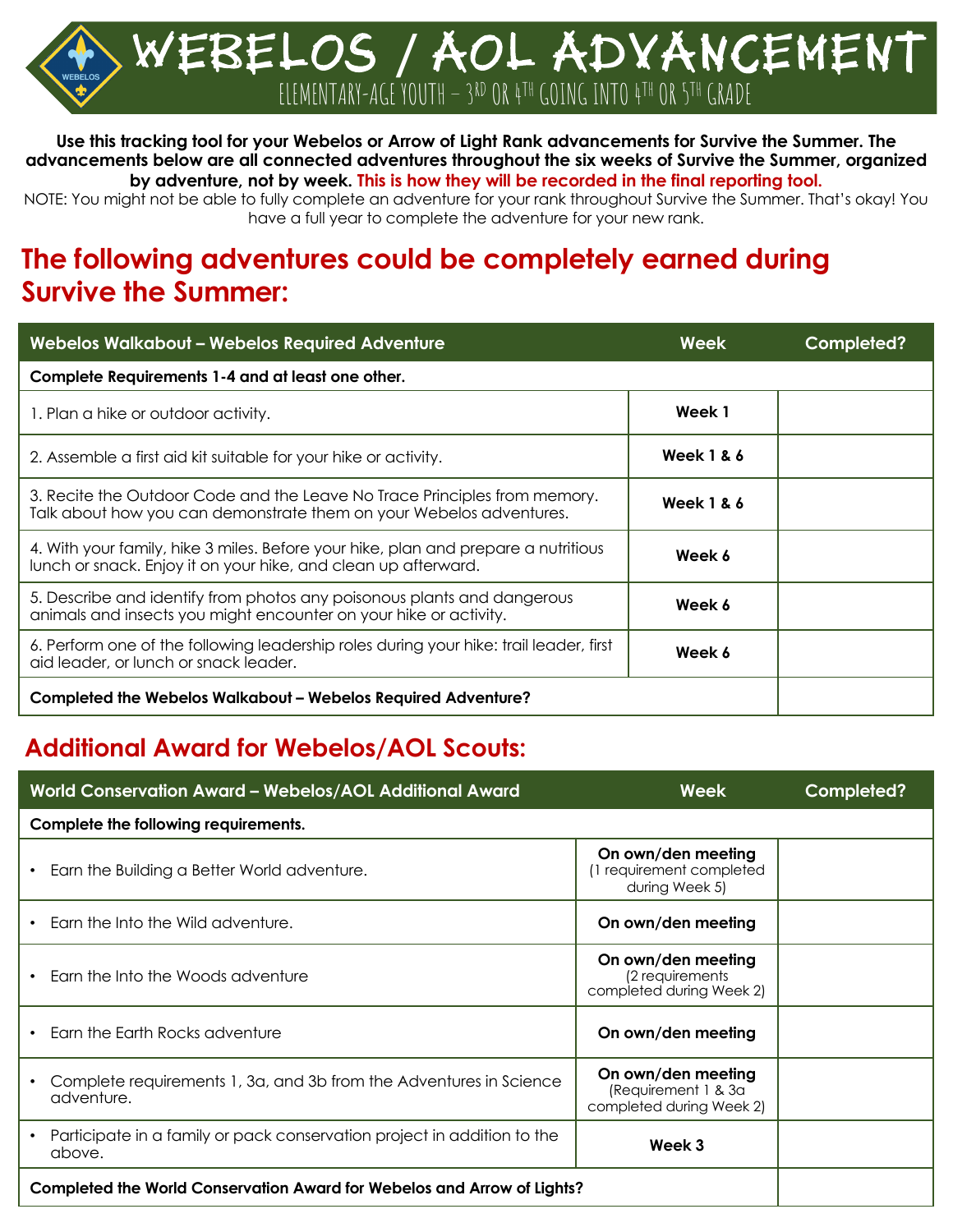# WEBELOS / AOL ADVANCEMENT ELEMENTARY-AGE YOUTH - 3RD OR 4TH GOING INTO 4TH OR 5TH GRADE

## **The following adventures could be partially completed during Survive the Summer.** See Scoutbook or your handbook to finish the adventure.

| <b>Adventure</b>                                   | <b>Requirement</b>                                                                                                                                                                                                                                                                                                                              | Week                                                                                        | Completed? |
|----------------------------------------------------|-------------------------------------------------------------------------------------------------------------------------------------------------------------------------------------------------------------------------------------------------------------------------------------------------------------------------------------------------|---------------------------------------------------------------------------------------------|------------|
| Castaway<br>Elective Adventure                     | With the help of an adult, demonstrate one way to light a<br>fire without using matches                                                                                                                                                                                                                                                         | Week 1                                                                                      |            |
| Castaway<br>Elective Adventure                     | Using tree limbs or branches that have already fallen or<br>been cut, build a shelter that will protect you overnight                                                                                                                                                                                                                           | Week 1                                                                                      |            |
| Castaway<br>Elective Adventure                     | Learn what items should be in an outdoor survival kit that<br>you can carry in a small bag or box in a day pack.<br>Assemble your own small survival kit, and explain why the<br>items you chose are important for survival                                                                                                                     | Week 1                                                                                      |            |
| Castaway<br><b>Elective Adventure</b>              | Demonstrate two ways to treat drinking water to remove<br>impurities                                                                                                                                                                                                                                                                            | Week 1                                                                                      |            |
| Castaway<br>Elective Adventure                     | Make a list of four qualities you think a leader should have<br>in an emergency and why they are important to have.<br>Pick two of them, and act them out. Describe how each<br>relates to a point of the Scout Law. Describe how working<br>on this adventure gave you a better understanding of the<br>Scout motto, "Be Prepared."            | On own or at<br>den meeting<br>(this is the last<br>requirement to<br>complete<br>Castaway) |            |
| <b>Scouting Adventure</b><br><b>AOL Required</b>   | Show how to tie a square knot, two half hitches, and a<br>taut-line hitch. Explain how each knot is used.                                                                                                                                                                                                                                       | Week 1                                                                                      |            |
| <b>Outdoor Adventurer</b><br><b>AOL Required</b>   | Discuss what actions you should take in the case of the<br>following extreme weather events:<br>Severe rainstorm causing flooding<br>Severe thunderstorm with lightning or tornadoes<br>Fire, earthquake, or other disaster that will require<br>$\bullet$<br>evacuation. Discuss what you have done to minimize<br>as much danger as possible. | Week 1                                                                                      |            |
| <b>Outdoor Adventurer</b><br><b>AOL Required</b>   | Show how to tie a bowline. Explain when this knot should<br>be used and why. Teach it to another Scout who is not a<br>Webelos Scout.                                                                                                                                                                                                           | Week 1                                                                                      |            |
| <b>Outdoor Adventurer</b><br><b>AOL Required</b>   | Recite the Outdoor Code & the Leave No Trace Principles<br>from memory. Talk about how you can demonstrate<br>them while you are working on your Arrow of Light. After<br>an outing, list the things you did to follow the Outdoor<br>Code and Leave No Trace.                                                                                  | <b>Week 1 &amp; 6</b>                                                                       |            |
| <b>Into the Woods</b><br>Elective Adventure        | Identify four plants common to the area where you live.<br>Tell which animals use them and for what purpose                                                                                                                                                                                                                                     | Week 2                                                                                      |            |
| Into the Woods<br>Elective Adventure               | Develop a plan to care for and then plant at least one<br>plant or tree, either indoors in a pot or outdoors. Tell how<br>this plant or tree helps the environment in which it is<br>planted and what the plant or tree will be used for                                                                                                        | Week 2                                                                                      |            |
| <b>Adventures in Science</b><br>Elective Adventure | An experiment is a "fair test" to compare possible<br>explanations. Draw a picture of a fair test that shows what<br>you need to do to test a fertilizer's effects on plant growth.                                                                                                                                                             | Week 2                                                                                      |            |
| <b>Adventures in Science</b><br>Elective Adventure | Carry out your fair test experiment by testing the fertilizers                                                                                                                                                                                                                                                                                  | Week 2                                                                                      |            |
| <b>Art Explosion</b><br>Elective Adventure         | Create a freestanding sculpture or mobile using wood,<br>metal, papier-mâché, or found or recycled objects.                                                                                                                                                                                                                                     | Week 5                                                                                      |            |